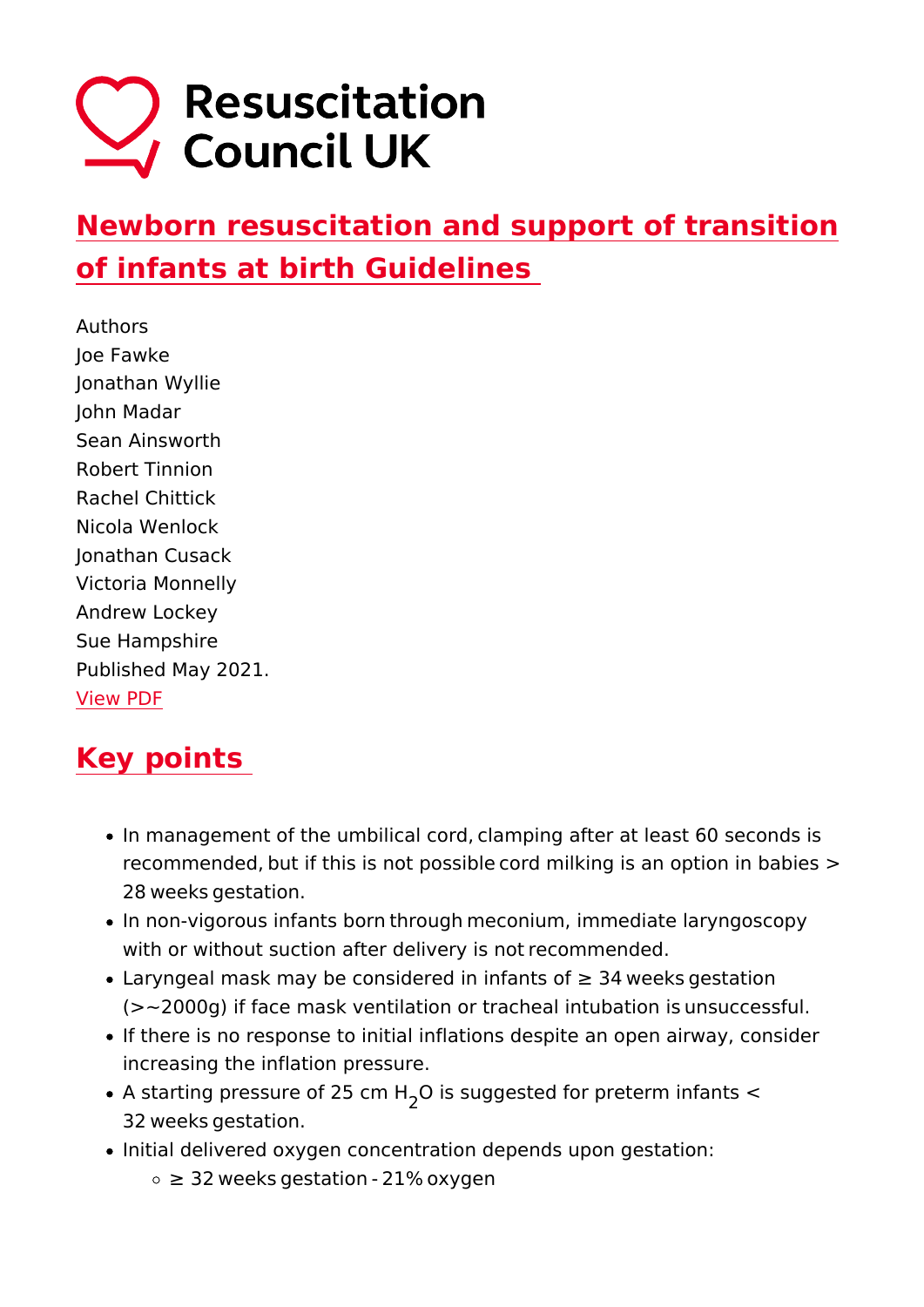28-32 weeks - 21-30% oxygen

 $\circ$  < 28 weeks - 30% oxygen./

- $\bullet$  In babies  $\lt$  32 weeks, delivered oxygen concentration should achieve saturations of > 80% at 5 minutes. /
- $\bullet$  Intraosseous access is an alternative method of emergency if umbilical access is not/possible.
- $\bullet$  Both initial and subsequent IV/IO adrenaline doses  $\mathrm{a}^1$ re 20 /m  $(0.2 \text{ mL}^2 \text{kg} \text{f} 1:10,000 \text{ adrenaline}$  (1000 micrograms in 10 mL) absence of a response to CPR give repeat doses every 3-5 m
- Stopping resuscitation should be considered and discussed/ no response/after/20 minutes and exclusion of reversible/pr

# Introduction

Resuscitation Council UK (RCUK) has produced these Newborn Guidelines, based on the International Liaison Committee on Re (ILCOR) 2020 Consensus on Science and Treatment Recommend for Neonatal Life Support. [NLS CoSTR s 2019 and 2020], and t Resuscitation Council Guidelines for Newborn resuscitation and transition of infants at birth. The quidelines cover the managem and preterm infant.//

RCUK and the ERC have produced guidance on newborn life sup context of COVID-19. This is based on an ILCOR CoSTR and systematic Our understanding of the risks to infants potentially exposed to risk of virus transmission and infection to those providing care [check the RCUK w](https://www.resus.org.uk/covid-19-resources)edersthee latest guidance for treatment and resurprecautions. / /

The process used to produce the Resuscitation Council UK Guid accredited by the National Institute for Health and Care Excelle guidelines process includes:

- Systematic reviews with grading of the certainty of evidence recommendations. This led to the/International Liaison Comm Resuscitation (ILCOR) Consensus on Cardiopulmonary Resus Emergency Cardiovascular Care Science with Treatment Recommendations. / /
- The involvement of stakeholders from around the world inclu of the public and cardiac arrest survivors.//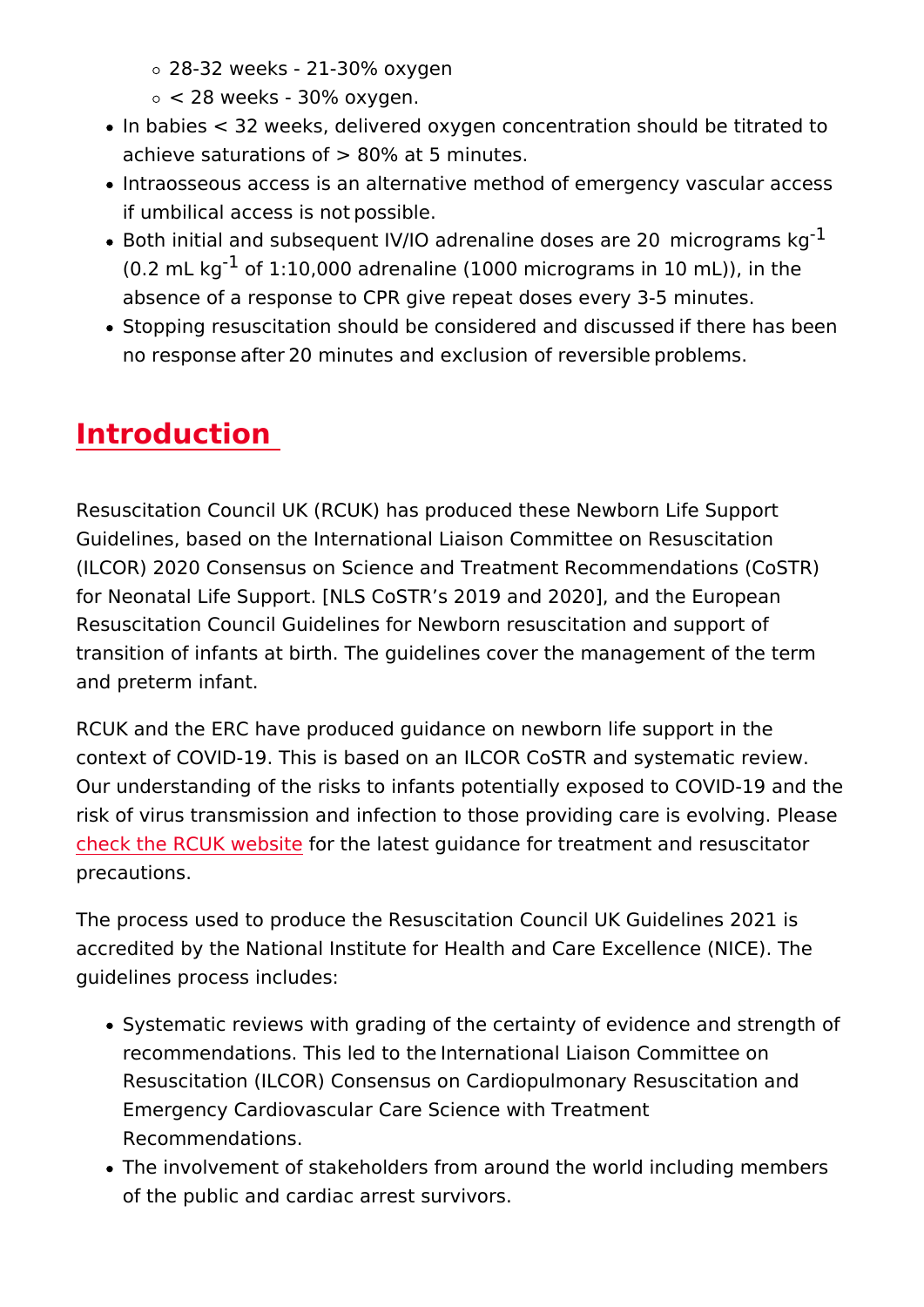. Details of the guidelines development process can be found the/Resuscitation  $Co@n\dot{\omega}$  blürkes Development Process Manua

# Factors before delivery

Transition and the need for assistance after birth

• Most infants adapt well to extra-uterine life but some requir stabilisation, or resuscitation. Up to 85% breathe spontaned intervention; a further 10% respond after drying, stimulation opening manoeuvres; approximately 5% receive positive prest ventilation. Intubation rates vary between 0.4 and 2%. Fewe infants receive chest compressions and only 0.05% receive

Risk factors

• A number of risk factors have been identified as increasing requiring help with stabilisation, or resuscitation (Figure 1).

Figure 1: Common factors associated with an increased risk of a need f resuscitation at birth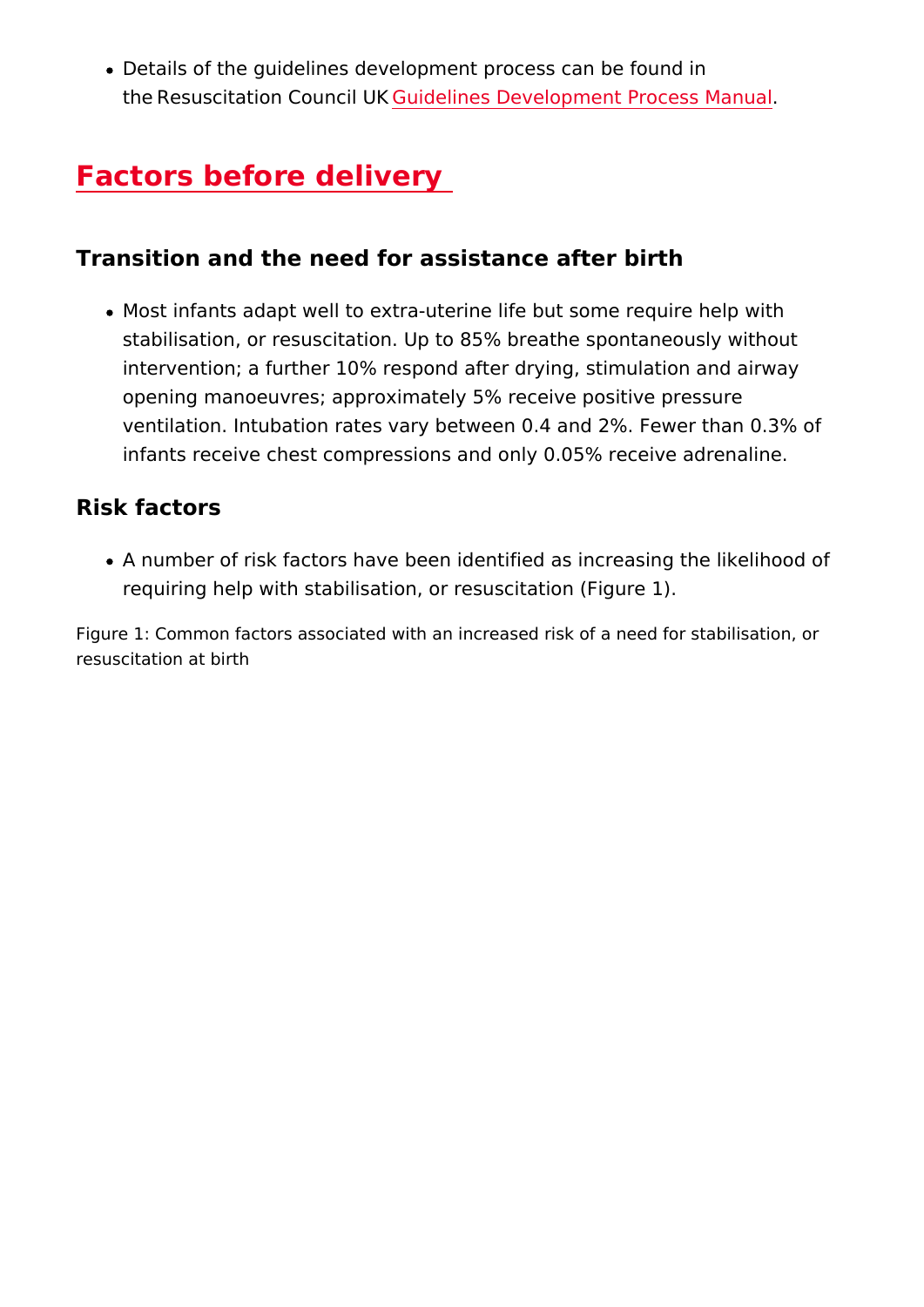| <b>Ante-partum factors</b>                                                                                                                                                                                                                                                                                                                                                              | <b>Intrapartum factors</b>                                                                                                                                                                                                                                                                          |
|-----------------------------------------------------------------------------------------------------------------------------------------------------------------------------------------------------------------------------------------------------------------------------------------------------------------------------------------------------------------------------------------|-----------------------------------------------------------------------------------------------------------------------------------------------------------------------------------------------------------------------------------------------------------------------------------------------------|
| <b>Fetal</b><br>• Intrauterine growth<br>restriction<br>$\bullet$ < 37 weeks gestation<br>• Multiple pregnancy<br>• Serious congenital<br>abnormality<br>• Oligo or<br>polyhydramnios<br><b>Maternal</b><br>• Infection<br>• Gestational diabetes<br>• Pregnancy-induced<br>hypertension<br>• Pre-eclampsia<br>• High BMI<br>• Short stature<br>• Preterm lack of<br>antenatal steroids | • Evidence of fetal compromise<br>(non-reassuring CTG, etc.)<br>• Meconium stained amniotic fluid<br>• Delivering vaginally by breech<br>• Forceps or vacuum delivery<br>• Significant bleeding<br>• Caesarean-section before 39<br>weeks<br>• Emergency Caesarean-section<br>• General anaesthesia |

# **Staff attending delivery**

- Any infant may develop problems during birth. Local guidelines indicating who should attend deliveries should be developed, based on current understanding of best practice and clinical audit, and taking into account identified risk factors (Figure 1). As a guide:
	- Personnel competent in newborn life support should be available for every delivery.
	- $\circ$  If intervention is required, there should be personnel available whose sole responsibility is to care for the infant.
	- $\circ$  A process should be in place for rapidly mobilising a team with sufficient resuscitation skills for any birth.

## **Equipment and environment**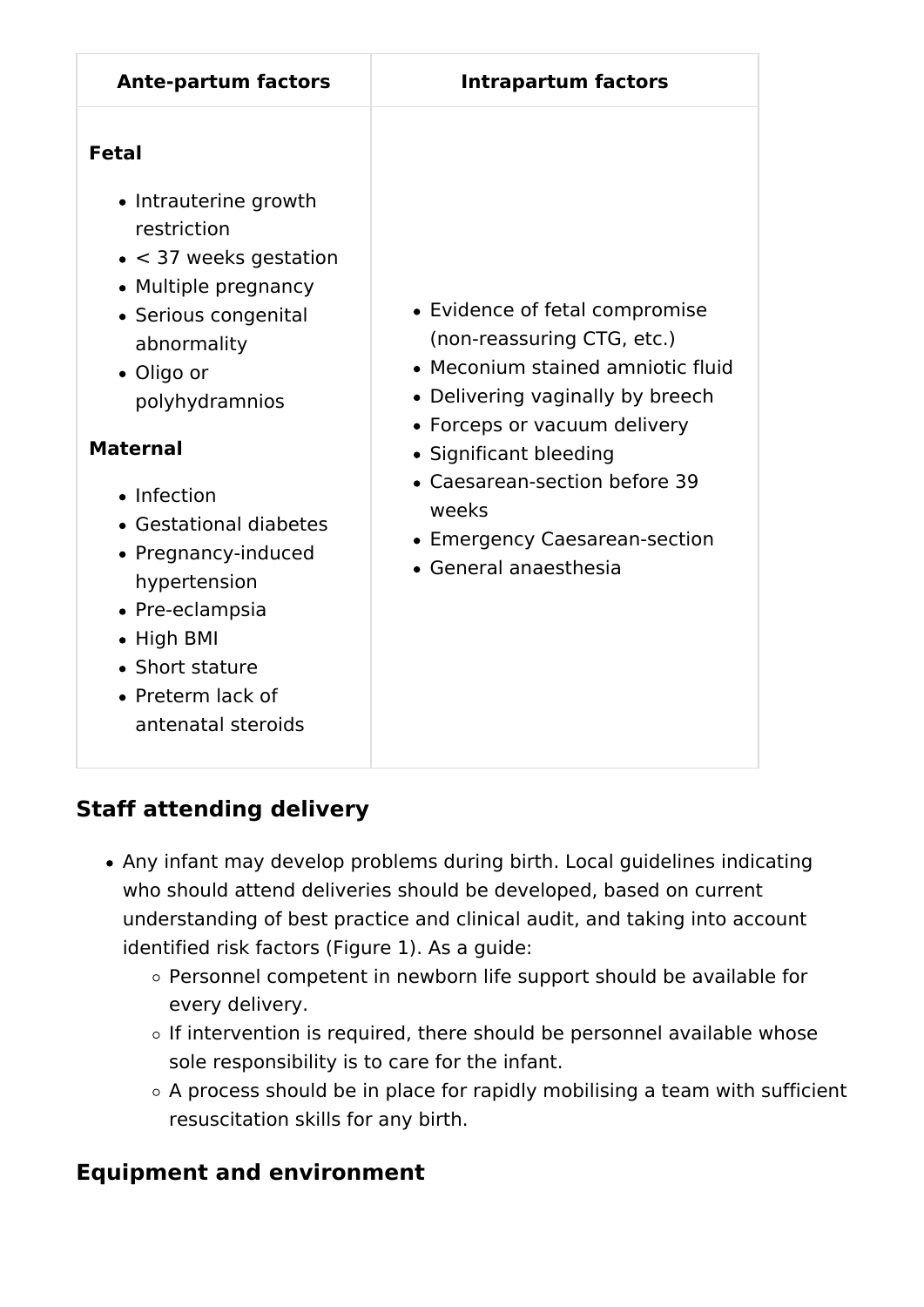- All equipment must be regularly checked and ready for use.
- . Where possible, the environment and equipment should be p advance of the delivery of the infant. Checklists facilitate t
- Resuscitation should take place in a warm, well-illuminated, area with a û at resuscitation surface and a radiant heater (i
- Equipment to monitor the condition of the infant and to supp should be immediately available.
- Additional equipment that might be required in case of more resuscitation should be easily accessible.

#### Planned home deliveries

- Ideally, two trained professionals should be present at all h
- At least one must have received quality assured training in ventilation and chest compressions to the newborn infant.
- Recommendations as to who should attend a planned home d but the decision to undergo such a delivery should not comp standard of initial assessment, stabilisation or resuscitation
- Whilst rarely required, there are limitations to the provision resuscitation at home and this should be made clear to the
- A minimum set of equipment of an appropriate size for the n should be avaibable, gested equipment a hiatlable.
- Caregivers undertaking home deliveries should have pre-def difficult situations.
- Unexpected deliveries outside hospital are likely to involve services that should be prepared and trained for such event appropriate equipment.

### Briefing

- If there is sufficient time, brief the team (roles, tasks, responsible) equipment, plan).
- Checklists are helpful.
- Prepare the family if it is anticipated that resuscitation mig

# Training/education

Recommendations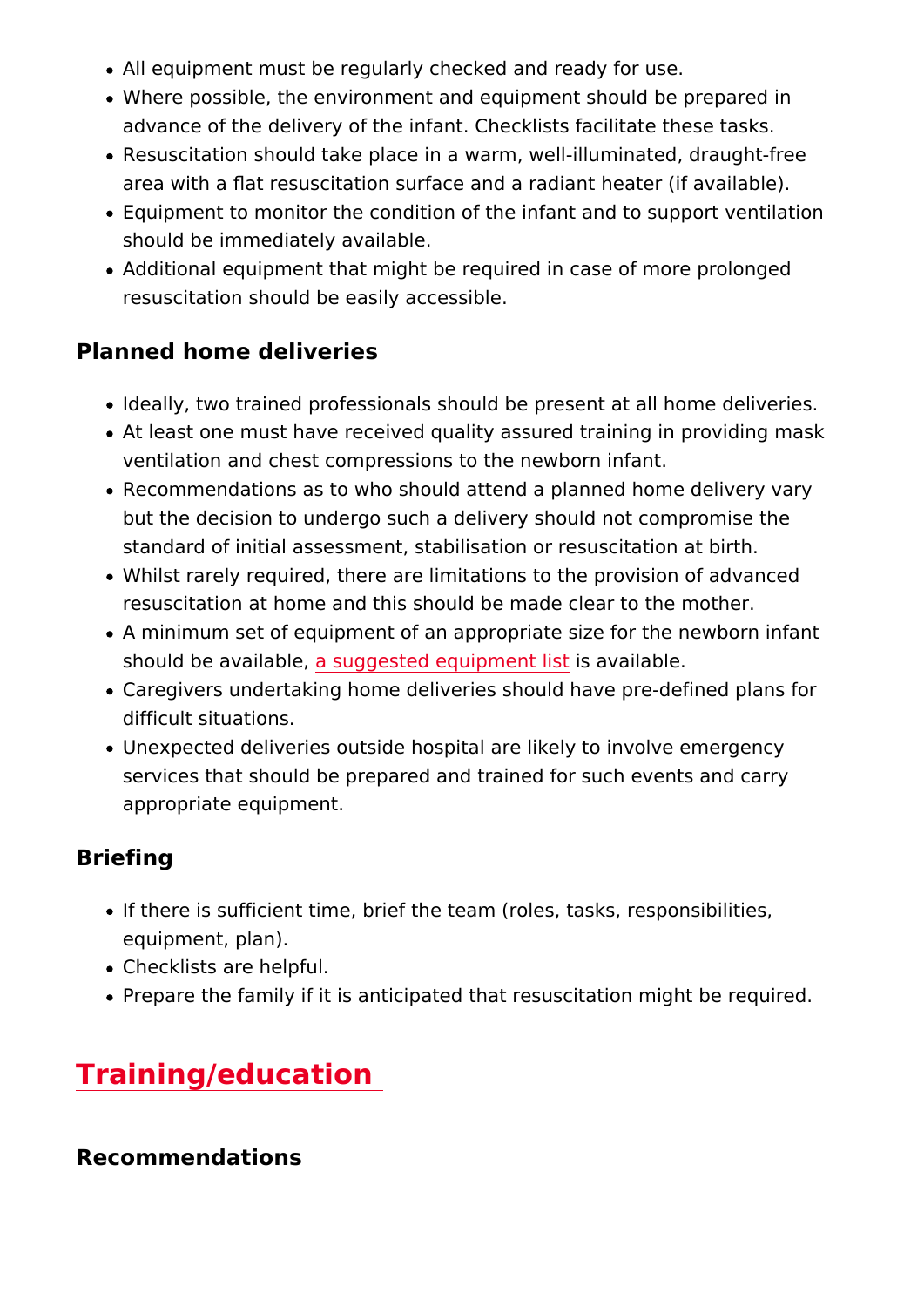- Newborn resuscitation providers must have relevant current technical and non-technical skills.
- Structured educational programmes, teaching the knowledge required for newborn resuscitation are required.
- The content and organisation of such training programmes m according to the needs of the providers and the organisation institutions.
- Programmes should include:
	- $\circ$  newborn life support training carried out by appropriatel faculty
	- o regular practice and drills
	- $\circ$  simulation including team and leadership training
	- $\circ$  feedback
	- $\circ$  objective, performance focused debriefings and reflectio
- . Ideally, training should be repeated at least once per year.

# Thermal control

Recommendations

Standards

- The infant s temperature should be regularly monitored afte admission temperature should be recorded as a prognostic a indicator.
- The temperature of newborn infants should be maintained be and 37.5 °C.
- Hypothermia ("d 36.0 °C) and hyperthermia (> 38.0 °C) shoul appropriate circumstances, therapeutic hypothermia may be after resuscitation post-resuscitation care

Environment

- Protect the infant from draughts. Ensure windows are closed conditioning appropriately programmed.
- Keep the environment in which the infant is looked after (e. or theatre) warm at 23 25 °C.
- For infants "d 28 weeks gestation the delivery room or theati should be  $> 25$  °C.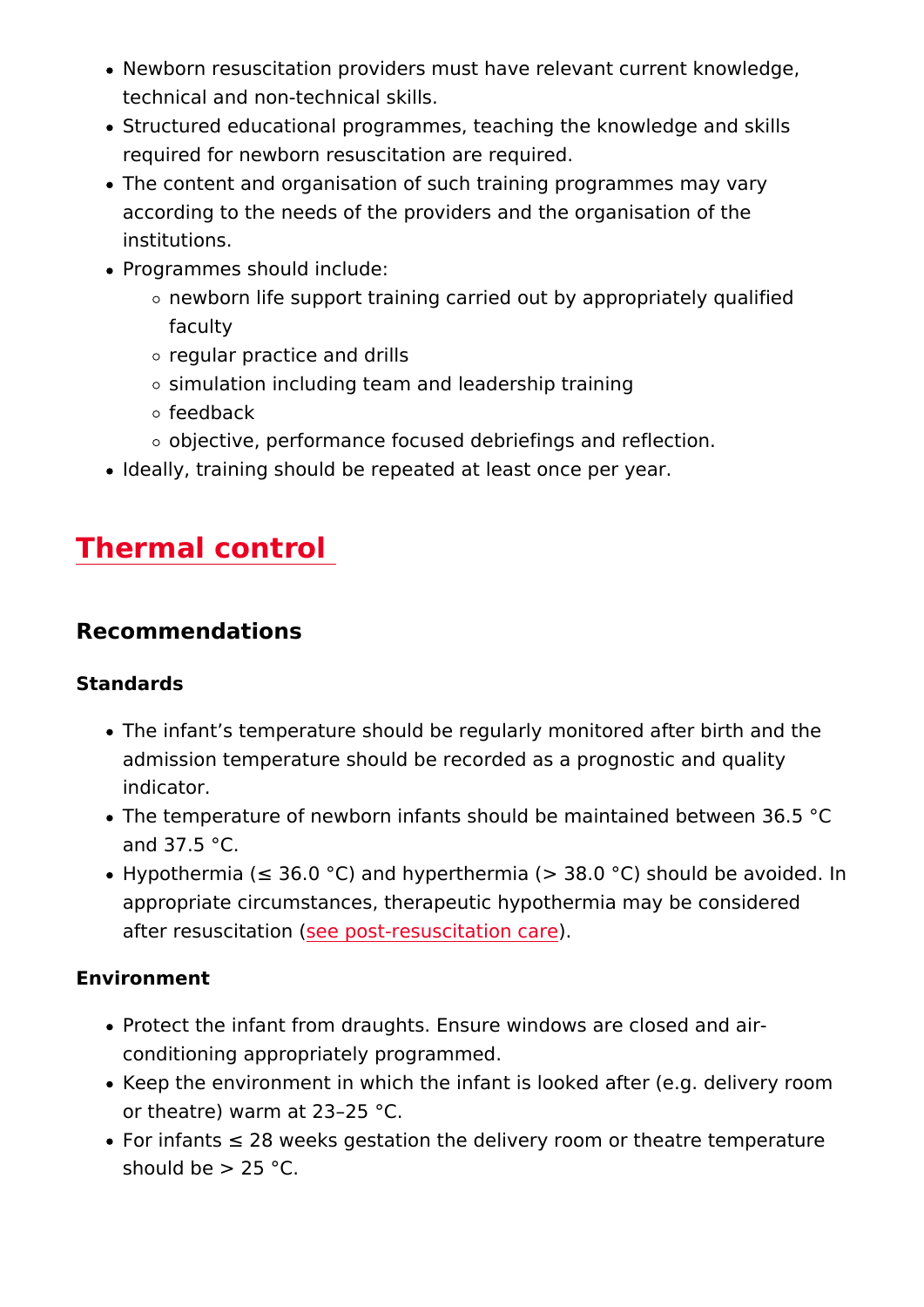Term and near-term infants > 32 weeks gestation

- Dry the infant immediately after delivery.
- Cover the head and body of the infant with a warm towel.
- If no resuscitation is required place the infant skin-to-skin cover both with a towel. Monitor to ensure continued normot
- If the infant needs support with transition or when resuscita place the infant on a warm surface using a preheated radian

Preterm infants "d 32 weeks gestation

- Completely cover with polyethylene wrapping (apart from fac drying and use a radiant warmer.
- If umbilical cord clamping is delayed and a radiant warmer i other measures will be needed to ensure thermal stability w to the placenta.
- Further interventions which may be required include increas temperature, warm blankets, head cap and thermal mattress.
- Skin-to-skin care is feasible in less mature infants however required in the more preterm or growth restricted infant in c hypothermia.
- For infants receiving respiratory support, use of warmed hum respiratory gases should be considered.
- A quality improvement program including the use of checklis continuous feedback to the team has been shown to significa hypothermia at admission in very preterm infants.

Out of hospital management

- Infants born unexpectedly outside a normal delivery environ higher risk of hypothermia and subsequent poorer outcomes.
- They may beneût from placement in a food grade plastic bag followed by swaddling.
- Well newborns > 30 weeks gestation may be dried and nurse maintain their temperature during transfer as long as mothe normothermic.
- $\bullet$  Infants should be protected from draughts and watched care airway and breathing are not compromised.

[Management of the umbilical cord af](#page-7-0)ter bir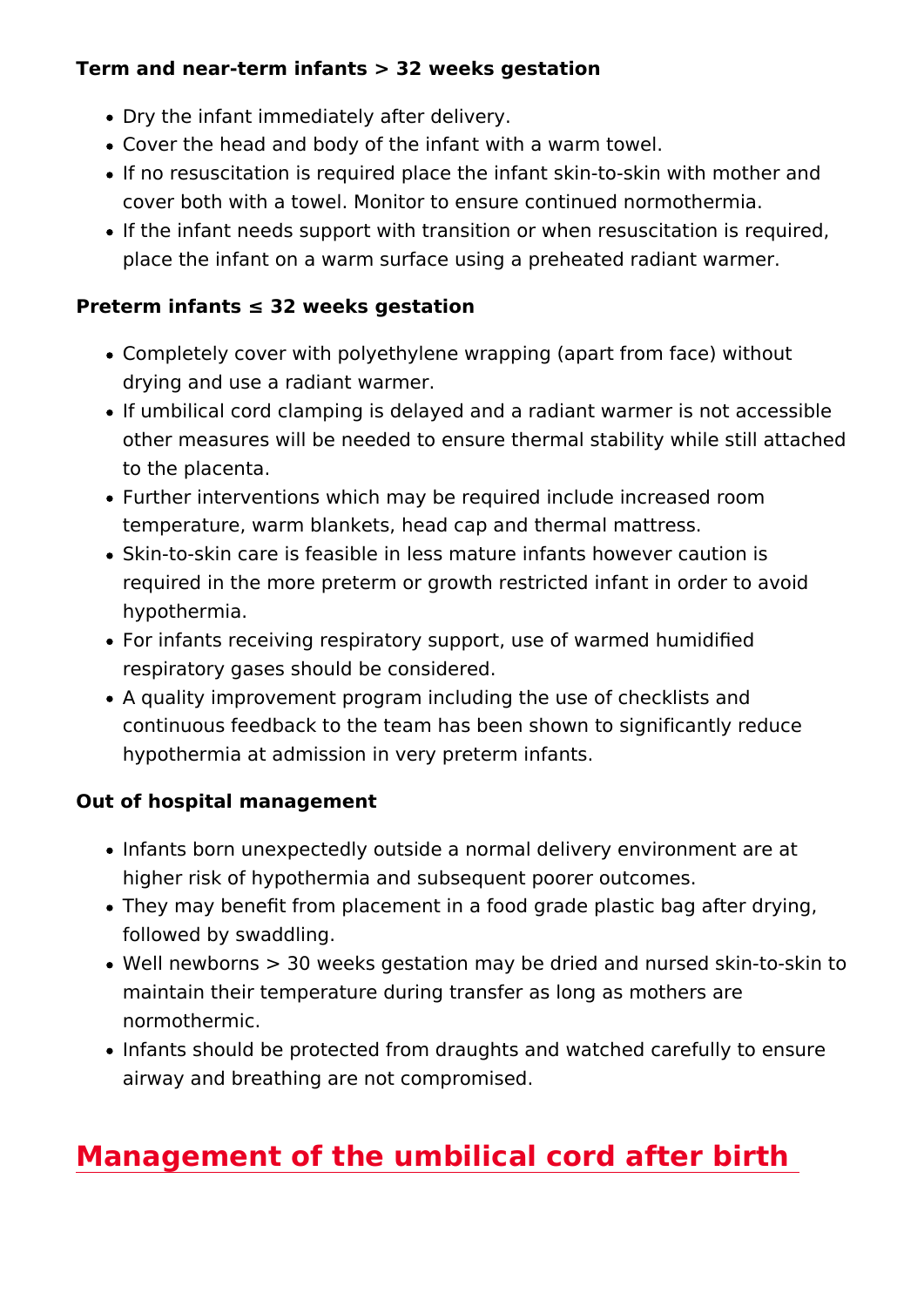- <span id="page-7-0"></span>• The options for managing cord clamping and the rationale sh discussed with parents before birth.
- . Where immediate resuscitation or stabilisation is not require clamping the cord for at least 60 seconds. A longer period n beneficial.
- Clamping should ideally take place after the lungs are aerat
- Where adequate thermal care and initial resuscitation interv safely undertaken with the cord intact it may be possible to whilst performing these interventions.
- Where delayed cord clamping is not possible consider cord i > 28 weeks gestation.

## Initial assessment

- A rapid initial assessment should usually occur before the u clamped and cut:
	- $\circ$  Observtone (and olou)r.
	- $\circ$  Assess adequatory afhing.
	- $\circ$  Count the art rate
	- $\circ$  Take appropriate action to keep the baby warm during th steps.
	- $\circ$  This rapid assessment serves to establish a baseline, id for support and/or resuscitation and the appropriateness of delaying umbilical cord clamping.
	- $\circ$  Frequent re-assessment of heart rate and breathing will further interventions are needed.

Tactile stimulation

- . Initial handling is an opportunity to stimulate the infant dur by:
	- drying the infant
	- $\circ$  gently stimulating the infant as you dry them (e.g. rub th feet or back). Avoid more aggressive methods of stimula

Tone and colour

A very floppy infant is likely to need respiratory support.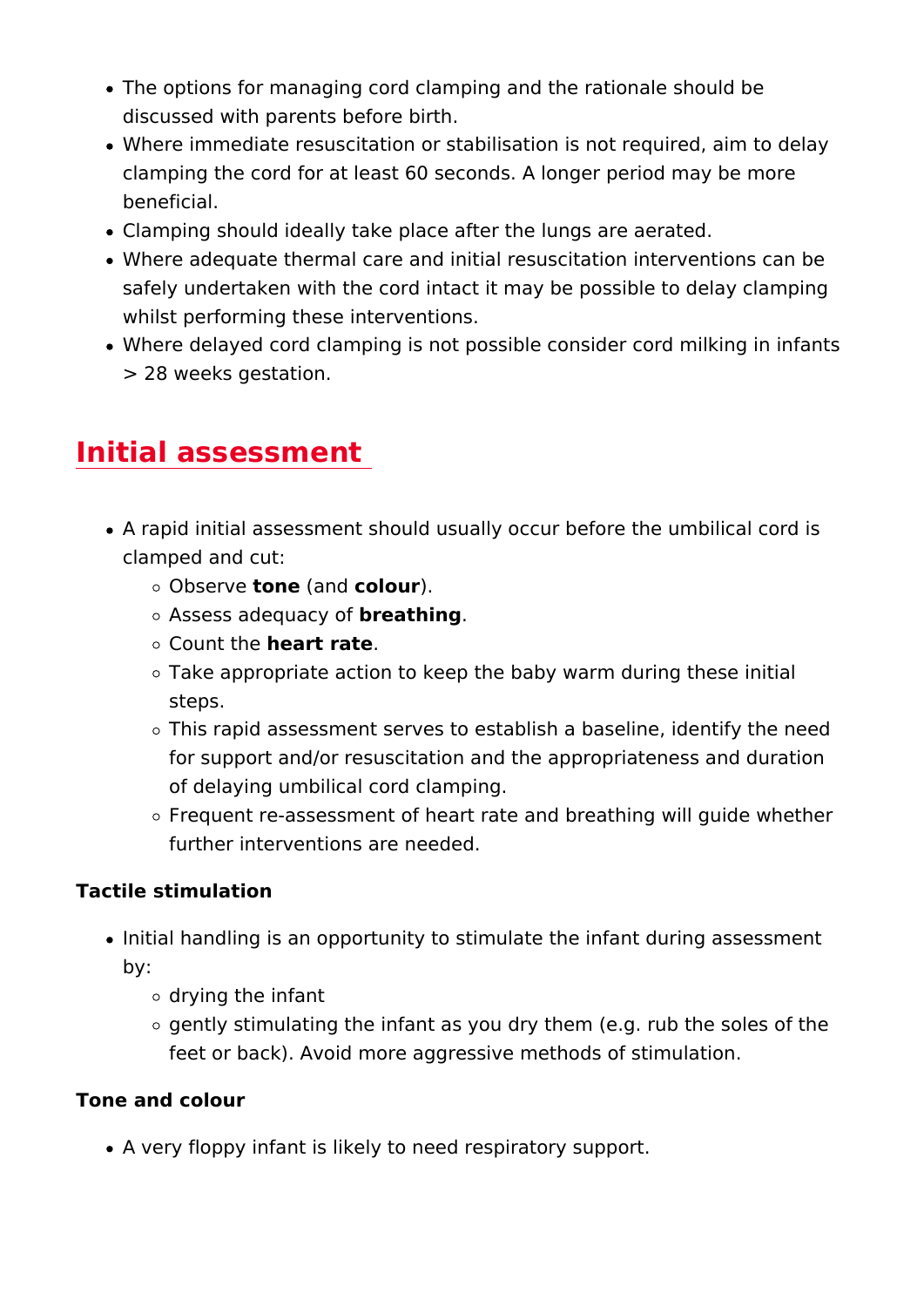- Colour is a poor means of judging oxygenation as cyanosis can be difficult to recognise.
- Pallor might indicate shock or rarely hypovolaemia consider blood loss.

## **Breathing**

- Is the infant breathing? Note the rate, depth and symmetry, work/effort of breathing as:
	- adequate
	- $\circ$  inadequate/abnormal pattern such as gasping or grunting
	- absent.

## **Heart rate**

- Determine the heart rate with a stethoscope and a saturation monitor +/- ECG (electrocardiogram) for later continuous assessment.
	- $\circ$  Fast (≥ 100 min<sup>-1</sup>) satisfactory
	- $\circ$  Slow (60-100 min<sup>-1</sup>) intermediate, possible hypoxia
	- $\circ$  Very slow/absent(< 60 min<sup>-1</sup>) critical, hypoxia likely
- If the infant fails to establish spontaneous and effective breathing following assessment and stimulation, and/or the heart rate does not increase, or decreases if initially fast, respiratory support should be started.

## **Classification according to initial assessment**

On the basis of the initial assessment, the infant can usually be placed into one of three groups as the following examples illustrate.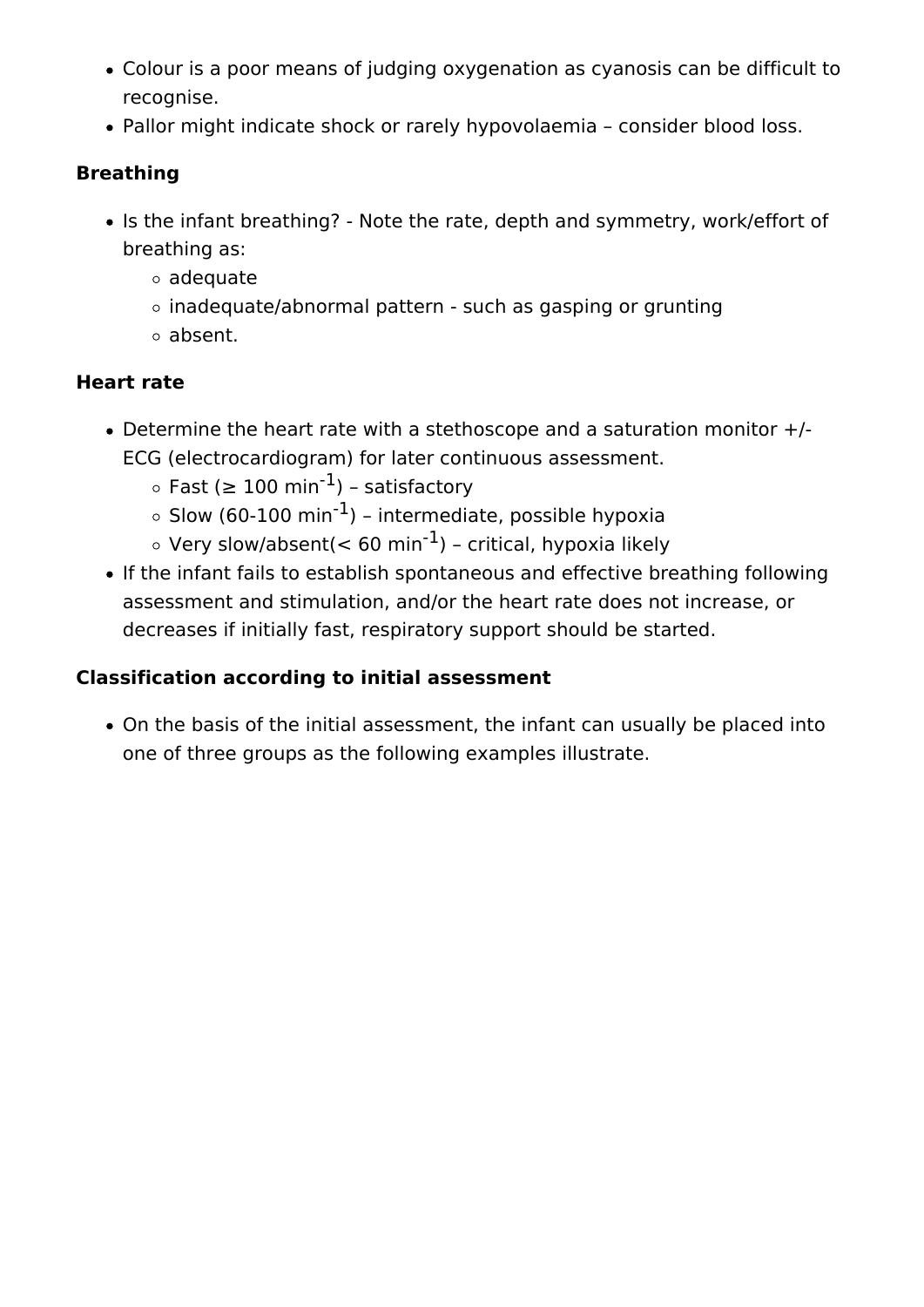| <b>Transition</b>                                                                                                                               | <b>Assessment</b>                                                                     | <b>Actions</b>                                                                                                                                                                                                                                                                                                                                                                                                                                    |
|-------------------------------------------------------------------------------------------------------------------------------------------------|---------------------------------------------------------------------------------------|---------------------------------------------------------------------------------------------------------------------------------------------------------------------------------------------------------------------------------------------------------------------------------------------------------------------------------------------------------------------------------------------------------------------------------------------------|
| Satisfactory<br>transition:<br>• Good tone<br>• Vigorous<br>breathing or<br>crying<br>• Heart rate -<br>fast $(≥100$<br>$min^{-1}$ )            | • Breathing<br>does not<br>require<br>support<br>• Heart rate<br>is<br>acceptable     | • Delay cord clamping for at<br>least 60 seconds<br>• Dry, wrap in warm towel.<br>• Keep with mother or carer<br>and ensure maintenance of<br>temperature.<br>• Consider early skin-to-skin<br>care if stable.                                                                                                                                                                                                                                    |
| Incomplete<br>transition:<br>• Reduced<br>tone<br>• Breathing<br>inadequately<br>(or apnoeic)<br>• Heart rate -<br>slow $(<100$<br>$min^{-1}$ ) | • Breathing<br>requires<br>support<br>• Slow heart<br>rate may<br>indicate<br>hypoxia | • Delay cord clamping only if<br>you are able to<br>appropriately support the<br>infant; consider cord<br>milking if $> 28$ weeks.<br>• Dry, stimulate, wrap in a<br>warm towel.<br>• Maintain the airway, - lung<br>inflation and ventilation.<br>• Assess changes in heart<br>rate and breathing.<br>• Apply a saturation probe<br>$+/-$ ECG.<br>• If no improvement in heart<br>rate, continue with<br>ventilation.<br>• Help may be required. |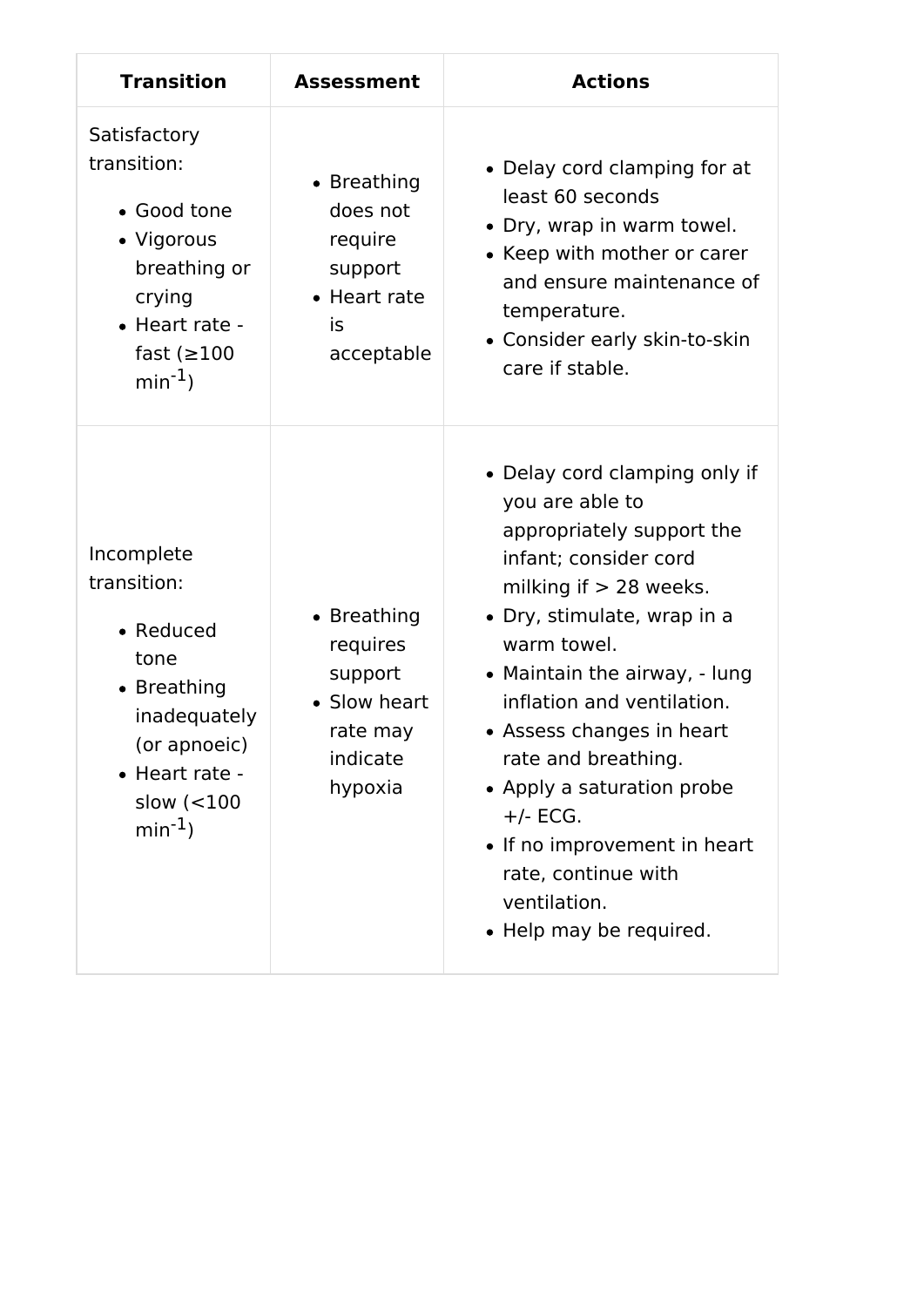| Transition                                                                                                                                                                                       | Assessmen                                                                                                             | Actions                                                                                                                                                                                                                                                                                                                                                                                                                                                                                               |
|--------------------------------------------------------------------------------------------------------------------------------------------------------------------------------------------------|-----------------------------------------------------------------------------------------------------------------------|-------------------------------------------------------------------------------------------------------------------------------------------------------------------------------------------------------------------------------------------------------------------------------------------------------------------------------------------------------------------------------------------------------------------------------------------------------------------------------------------------------|
| Poor / failed<br>transition:<br>$\bullet$ Floppy +/-<br>Pale<br>$\bullet$ Breathing<br>inadequat<br>or apnoeid<br>• Heart rate<br>very slow<br>$(<60 \text{ mi})$<br>o <sub>r</sub><br>undetecta | $\bullet$ Breathin<br>requires<br>support<br>$\bullet$ Heart ra<br>suggesti<br>o <sub>f</sub><br>significa<br>hypoxia | • Clamp cord immediately<br>and transfer to the<br>resuscitation platform.<br>Delay cord clamping only if<br>you are able to<br>appropriately<br>support/resuscitate the<br>infant.<br>• Dry, stimulate, wrap in<br>warm towel.<br>• Maintain the airway<br>lung<br>inflation and ventilation.<br>• Assess changes in heart<br>rate and breathing.<br>• Apply a saturation probe<br>$+/-$ ECG.<br>• Continue newborn life<br>support according to<br>response.<br>• Help is likely to be<br>required. |

Preterm infants

- Preterm babies should be managed in the same way as term these considerations:
	- $\circ$  Consider alternative/additional methods for thermal care polyethylene wrap.
	- $\circ$  Apply a saturation probe +/- ECG.
	- Gently support, initially with CPAP, if breathing.

# Newborn life support

• Following initial assessment and intervention continue respi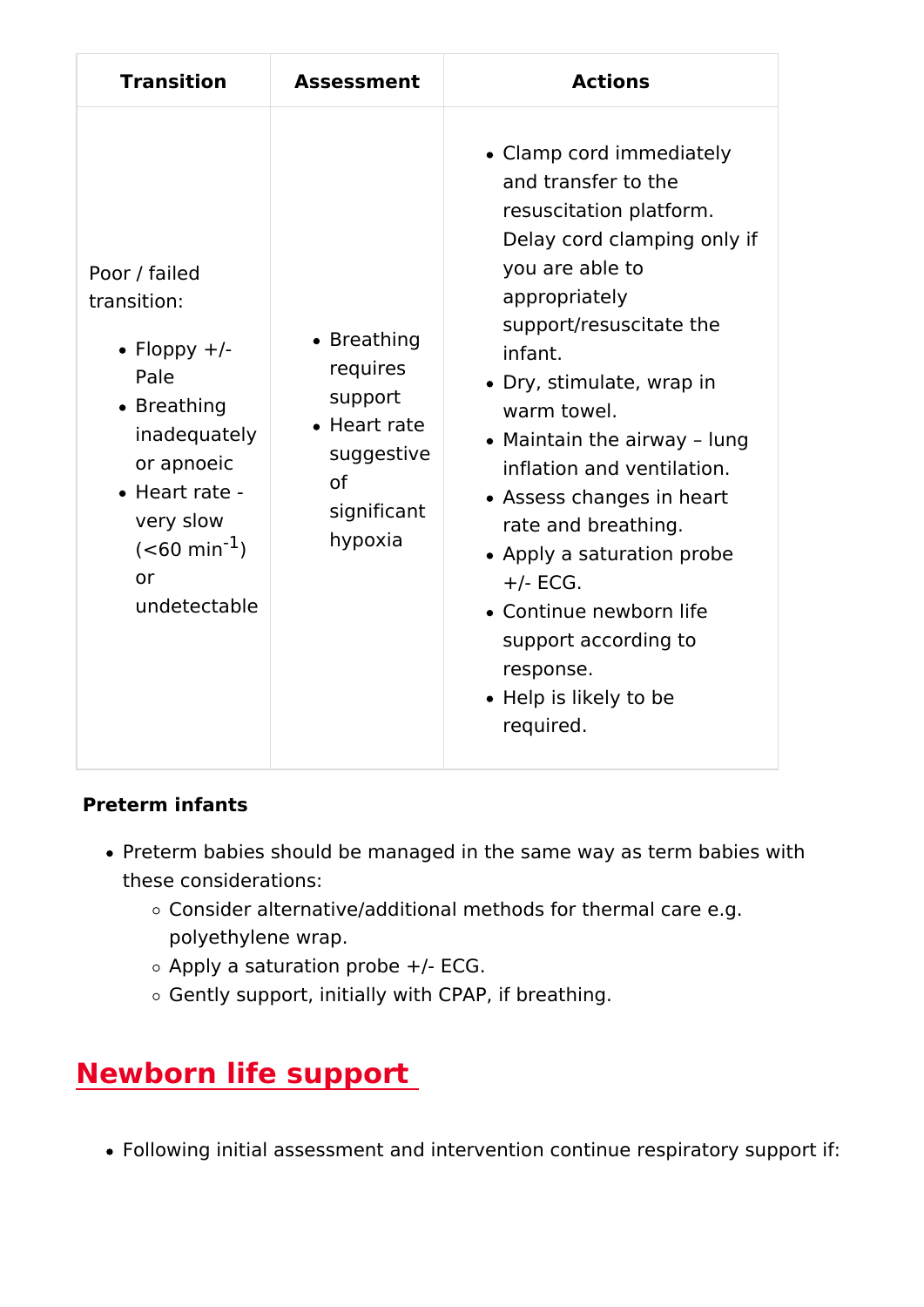$\circ$  The infant has not established adequate, regular breathi

- The heart rate is  $< 1<sup>1</sup>00$  min
- Ensuring an open airway, aerating and ventilating the lungs is necessary. Without these, other interventions will be uns

#### Airway

- Commence life support if initial assessment shows that the established adequate regular normal breathing, or has a heart  $min<sup>1</sup>$ .
- Establishing and maintaining an open airway is essential.

Techniques to help open the airway

- Place the infant on their back with the head supported in a
- In û oppy infants, pulling the jaw forwards (jaw lift) can help maintain the airway and reduce mask leak. When using a face person methods of airway support are superior.
- A laryngeal mask is an alternative means of establishing an airway in infants of "e 34 weeks gestation (~2000g).
- An oropharyngeal airway is an alternative means of establis securing an airway, although it can increase airway obstruct 34 weeks.
- $\bullet$  A nasopharyngeal airway may be considered where there is maintaining an airway and mask support fails to achieve ade

Airway obstruction

- Airway obstruction can be due to inappropriate positioning, airway tone and/or laryngeal adduction, especially in preter birth.
- Suction is only required if airway obstruction, due to mucus meconium, blood clots, etc, is confirmed through inspection after failure to achieve aeration.
- Any suctioning should be undertaken under direct vision, ide laryngoscope and a wide bore catheter.

Meconium

• Non-vigorous newborn infants delivered through meconium-s fluid are at significant risk for requiring advanced resuscitation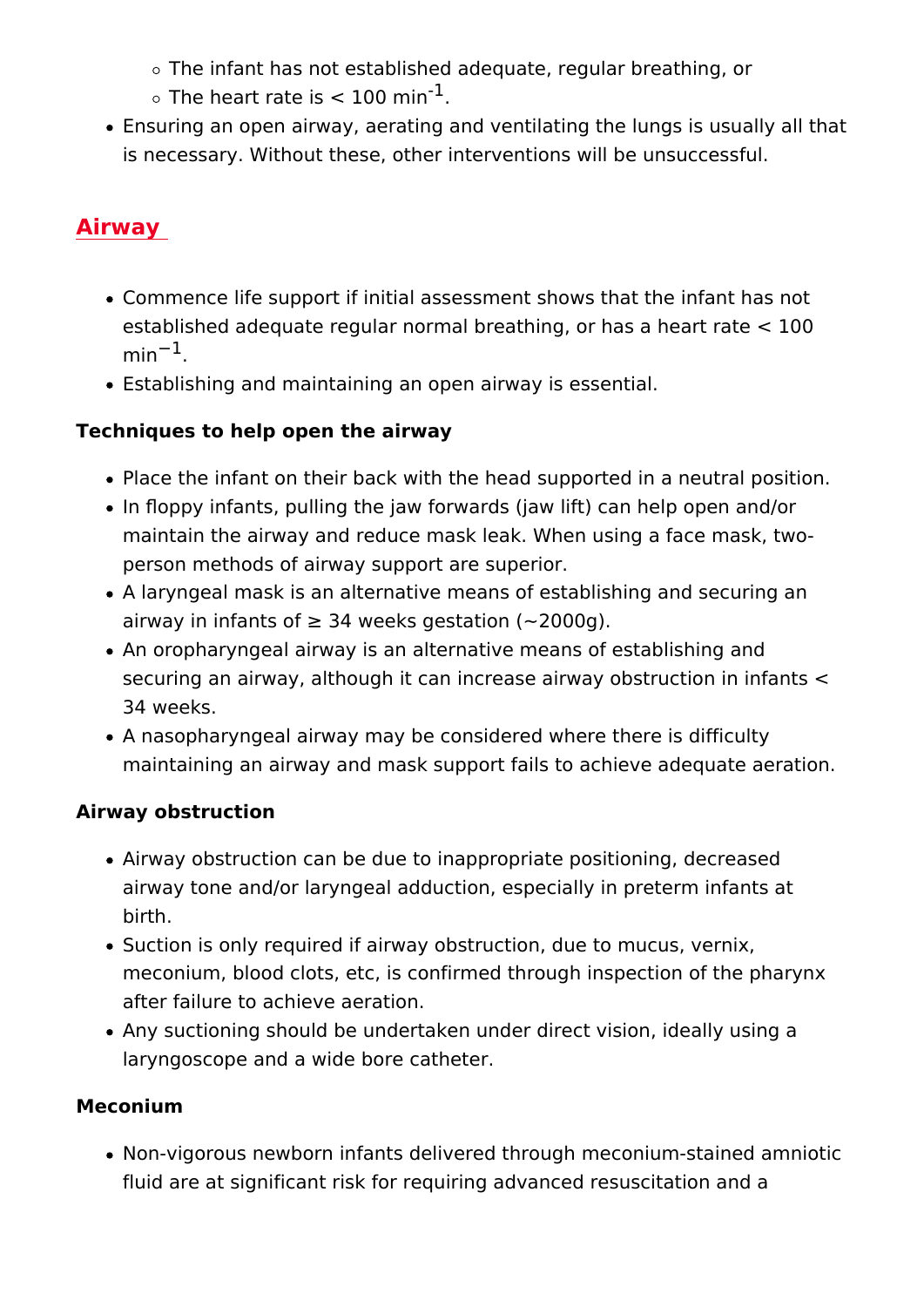neonatal team competent in advanced resuscitation may be re

- Use the standard NLS algorithm, if chest rise is not seen af breaths, repositioning and delivering a further 5 inflation br airway under direct vision.
- Routine suctioning of the airway of non-vigorous infants is I initiating ventilation and is not recommended.
- Rarely, an infant may require tracheal intubation and trache relieve airway obstruction.

#### Initial inflations and assisted ventilation

Lung Inflation

- . If apnoeic, gasping or not breathing effectively, aim to start ventilation as soon as possible ideally within 60 seconds.
- Apply an appropriately fitting face mask connected to a mea positive pressure ventilation, ensure a good mask seal by u check approach.
- Give five inflation breaths maintaining the inflation pressure seconds.
- Inflation pressures:
	- $\circ$  Term: 30  $cm$  H
	- $\circ$  Preterm: 25  $\varsigma$  on H
- % oxygen:
	- $\circ$  > 32 weeks: 21%
	- 28-32 weeks: 21-30%
	- < 28 weeks: 30%

Assessment

- Check the heart rate:
	- $\circ$  A heart rate that increases within 30 seconds or a stable initially > 100, confirms adequate ventilation/oxygenatio
	- $\circ$  A slow or very slow heart rate usually suggests continue almost always indicates inadequate ventilation.
- Check for chest movement:
	- $\circ$  Visible chest movement with inflations indicates a paten delivered volume.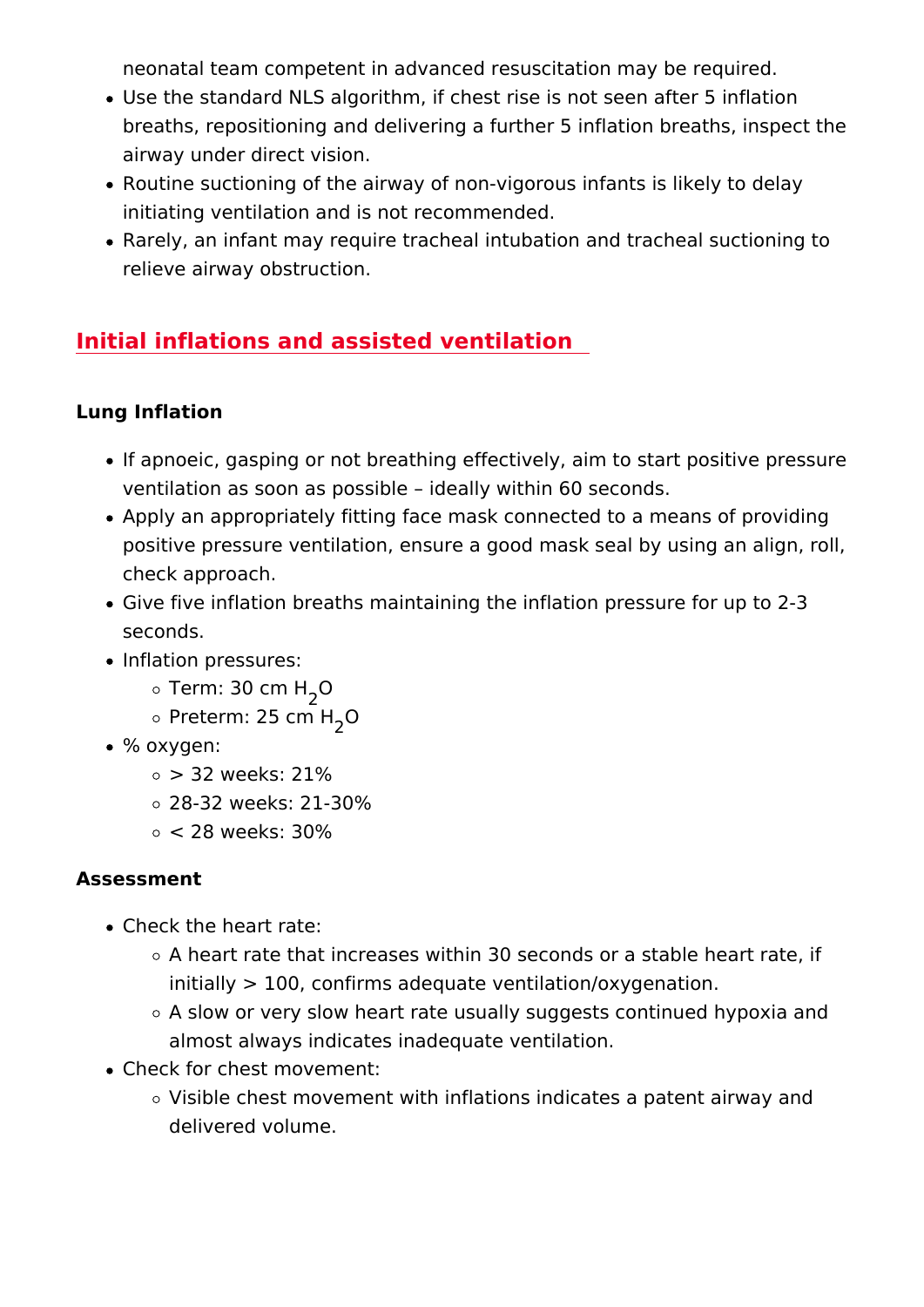$\circ$  Failure of the chest to move may indicate obstruction of the airway or insufficient inflation pressure to aerate the lungs.

## **Ventilation**

- If there is a heart rate response:
	- $\circ$  Continue uninterrupted ventilation until the infant begins to breathe adequately and the heart rate is above 100  $min<sup>-1</sup>$ .
	- $\circ$  Aim for about 30 breaths min<sup>-1</sup> with an inflation time of ~one second.
	- $\circ$  Reduce the inflation pressure if the chest is moving well.
	- Reassess heart rate and breathing at least every 30 seconds.
	- Consider a more secure airway (laryngeal mask/tracheal tube) if apnoea continues or if mask ventilation is not effective.

## **Failure to respond**

- **If there is no heart rate response and the chest is not moving with** inflations:
	- $\circ$  Check if the equipment is working properly.
	- $\circ$  Recheck the head-position and jaw lift/thrust.
	- $\circ$  Recheck mask size, position and seal and repeat 5 inflation breaths.
	- Consider other airway manoeuvres:
		- **2-person mask support if single handed initially.**
		- **Inspection of the pharynx and suction under direct vision to** remove obstructing foreign matter if present.
		- Securing the airway via tracheal intubation or insertion of a laryngeal mask.
		- Insertion of an oropharyngeal/nasopharyngeal airway if unable to secure the airway with other means.
	- Consider a gradual increase in inflation pressure.
	- $\circ$  If being used, check on a respiratory function monitor that expired tidal volume is not too low or too high (target about 5 to 8 mL  $kg^{-1}$ ), then
	- $\circ$  Repeat inflations.
	- Assess heart rate and chest movement, ideally continuously with a saturation monitor +/- ECG.
- If insertion of a laryngeal mask or tracheal intubation is considered, it must be undertaken by personnel competent in the procedure with appropriate equipment. Otherwise continue with mask ventilation and call for help.
- **Without adequate lung aeration, chest compressions will be ineffective; therefore, where the heart rate remains very slow, confirm effective ventilation through observed chest movement**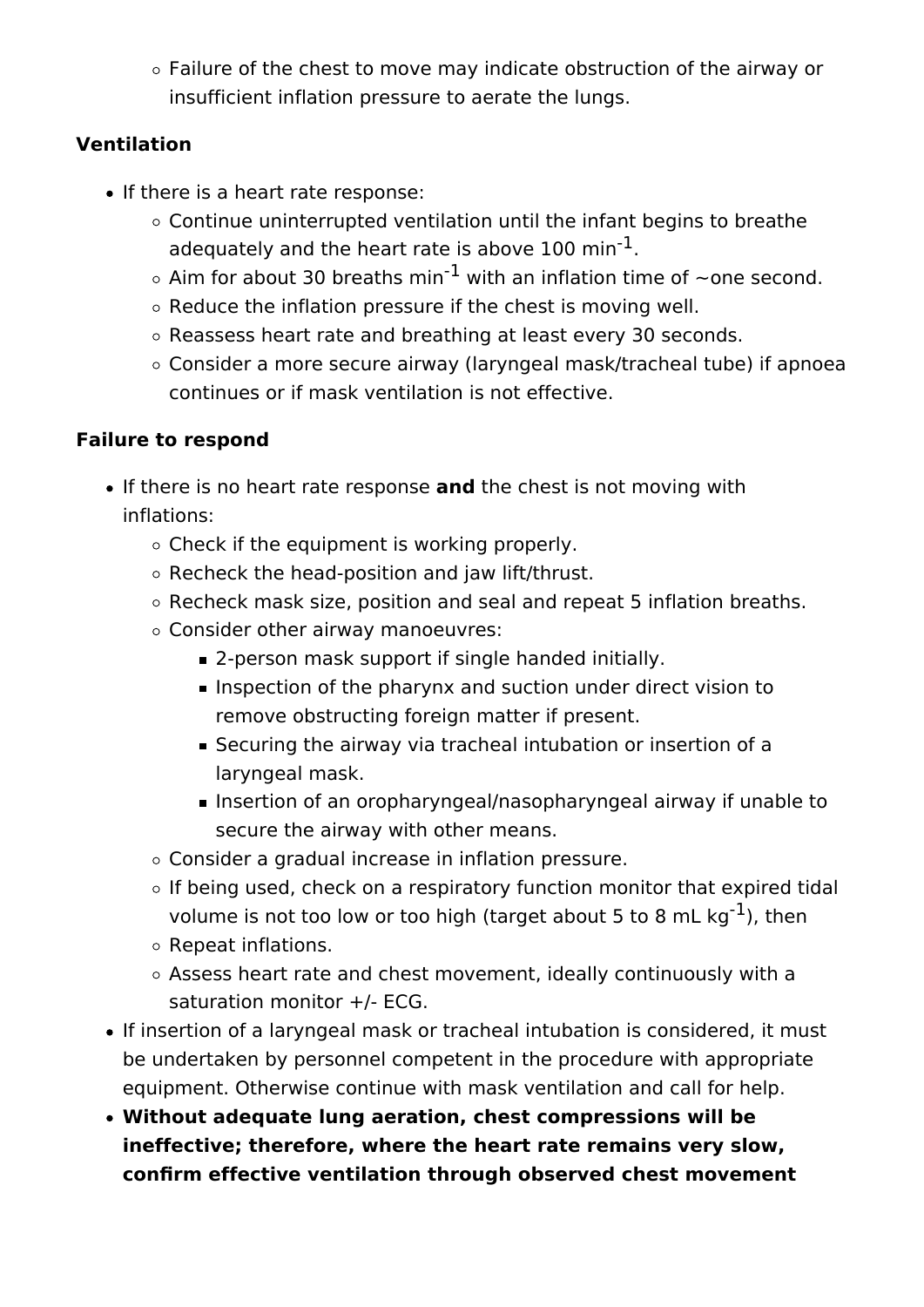before progressing to chest compressions.

Airway adjuncts, assisted ventilation devices, PEEP and

Continuous positive airway pressure (CPAP) & Positive end exp pressure (PEEP)

- . In spontaneously breathing preterm infants, consider CPAP method of breathing support after delivery - using either ma prongs.
- . When giving positive pressure ventilation aim to us, @ a PEEF

Assisted ventilation devices

- Use an appropriate size face mask to provide a good seal be face.
- Where possible use a T-piece resuscitator (TPR) to deliver pressure ventilation (PPV) with PEEP.
- Nasal prongs of appropriate size may be a viable CPAP alte facemasks.
- If a self-inflating bag (SIB) is used, it should be of sufficient an adequate inflation. Care should be taken not to deliver e
- SIB cannot deliver CPAP effectively.

Laryngeal mask

- Consider using a laryngeal mask in infants of "e 34 weeks ge  $(-2000q)$ :
	- $\circ$  if there are problems with establishing effective ventilat facemask
	- $\circ$  where intubation is not possible or deemed unsafe becau congenital abnormality, a lack of equipment, or a lack of
	- $\circ$  as an alternative to tracheal intubation as a secondary a
	- o Some devices have been used successfully in infants dow

Tracheal tube

• Tracheal intubation may be considered at several points dur resuscitation: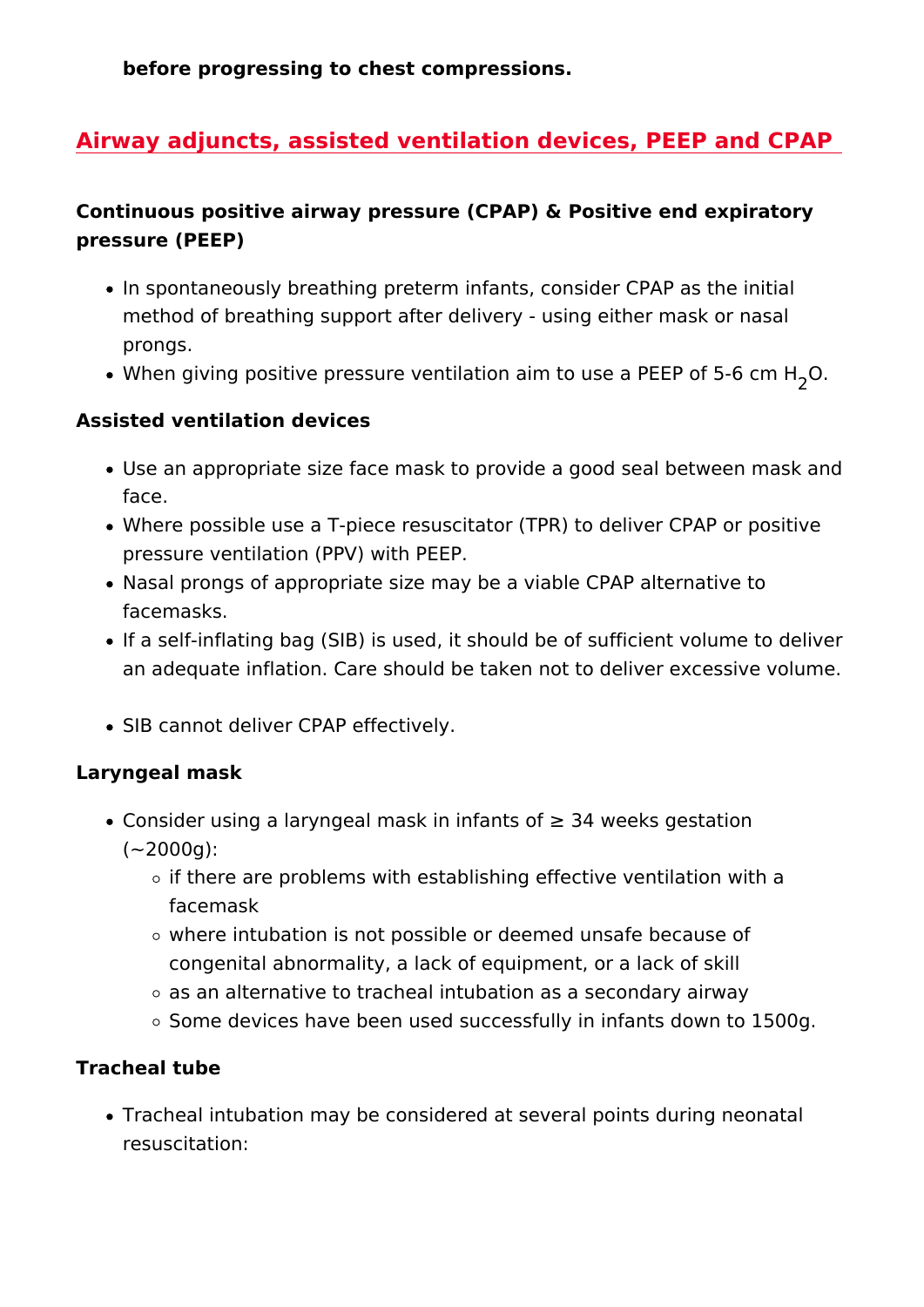- $\circ$  when ventilation is ineffective despite optimising facema and/or increasing inspiratory pressure
- $\circ$  where ventilation is prolonged, in order to establish a m airway
- $\circ$  when suctioning the lower airways to remove a presumed blockage
- when chest compressions are performed
- $\circ$  in special circumstances (e.g. congenital diaphragmatic give surfactant).
- Exhaled CoDetection should be used when undertaking intubation confirm correct tube placement.
- A range of different sized tubes should be available.
- The use of a video laryngoscope may aid tube placement.
- The tracheal tube should be confirmed secured and its posit radiography.
- Respiratory function monitoring may also help confirm trach and adequate ventilation through demonstrating adequate ex volume (about 5 to  $8^1$ ) maln of gminimal leak.

#### Air/Oxygen

- Pulse-oximetry and oxygen blenders should be used during r the delivery room.
- Aim to achieve target oxygen saturatio<sup>th</sup> pedocreenttihe for healthy term infants in the first 5 minutes after birth.
- If there is no increase in heart rate or saturations remain Idential effective ventilation, increase the oxygen concentration to a preductal oxygen saturations.
- . Check the delivered inspired oxygen concentration and satu frequently (e.g. every 30 seconds) and titrate to avoid both hyperoxia.
- Wean the inspired oxygen if saturations exceed 95%.

Term and preterm infants "e 32 weeks

. In infants receiving respiratory support at birth, begin with

Preterm infants < 32 weeks.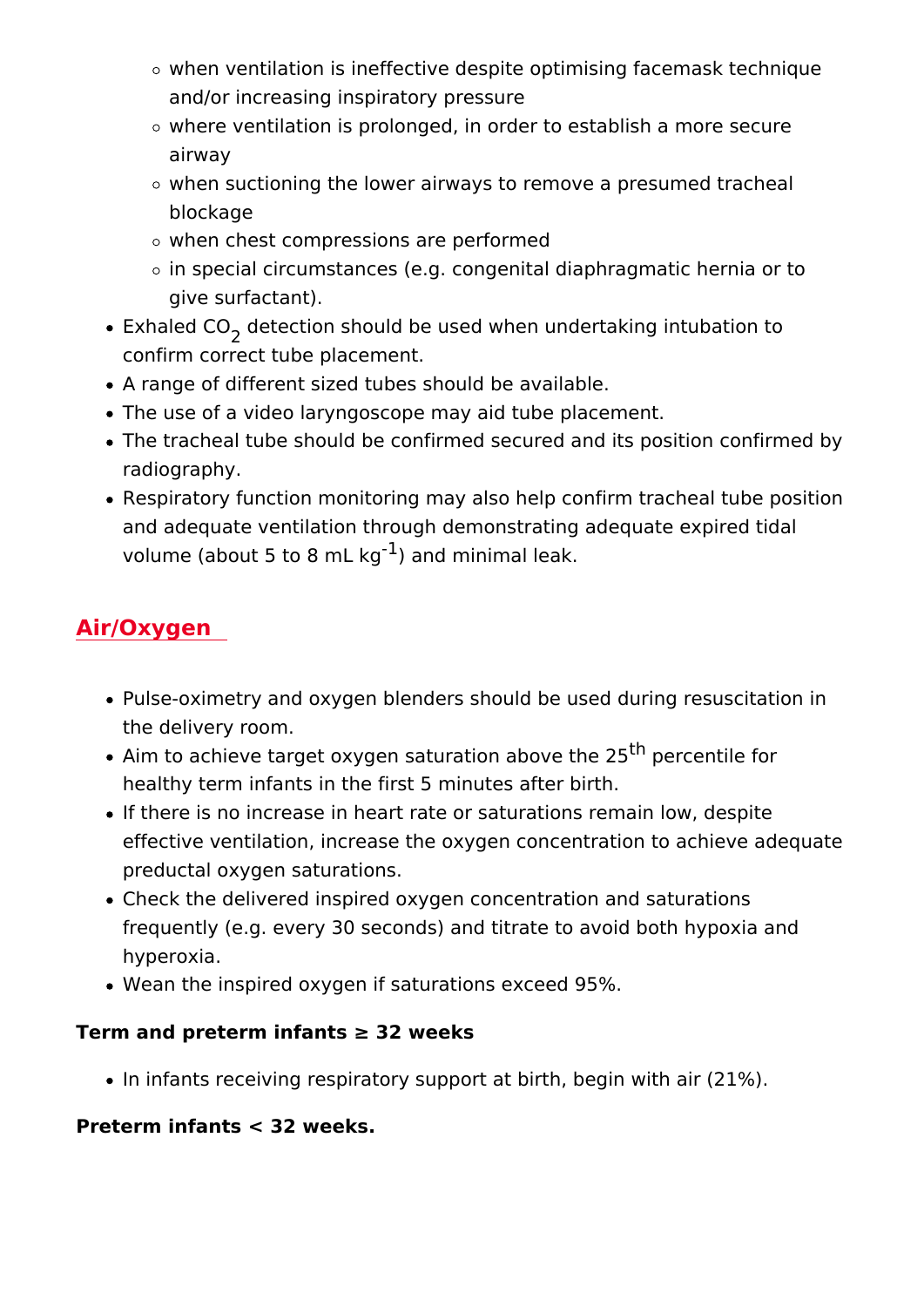- . Resuscitation should be initiated in air or a low inspired ox concentration based on gestational age:
	- 28 31 weeks: 21-30%
	- < 28 weeks: 30%
- $\bullet$  In infants < 32 weeks gestation the target should be to avoi saturation below 80% and/or bradycardia at 5 minutes of age associated with poor outcome.

#### Chest compressions

Assessment of the need for chest compressions

- $\bullet$  If the heart rate remains very slow  $o(r < a$  to semmithafter 30 second of good quality ventilation, start chest compressions.
- When starting compressions:
	- $\circ$  Increase the delivered inspired oxygen to 100%.
	- Call for experienced help if not already summoned.

Delivery of chest compressions

- Use a synchronous technique, providing three compressions ventilation at about 15 cycles every 30 seconds.
- Use a two-handed technique for compressions if possible.
- Re-evaluate the response every 30 seconds.
- $\bullet$  If the heart rate remains very sld wo  $(r < a \oplus \oplus \text{cm} \times n)$  continue chest compressions, but ensure that the airway is secured.
- Titrate the delivered inspired oxygen against a reliable presaturation.
- Consider vascular access and drugs.

#### Vascular access

. During the resuscitation of a compromised infant at birth pe access is likely to be difficult and suboptimal for vasopress

Umbilical Venous Access

• The umbilical vein offers rapid vascular access in newborn i primary method of access during resuscitation.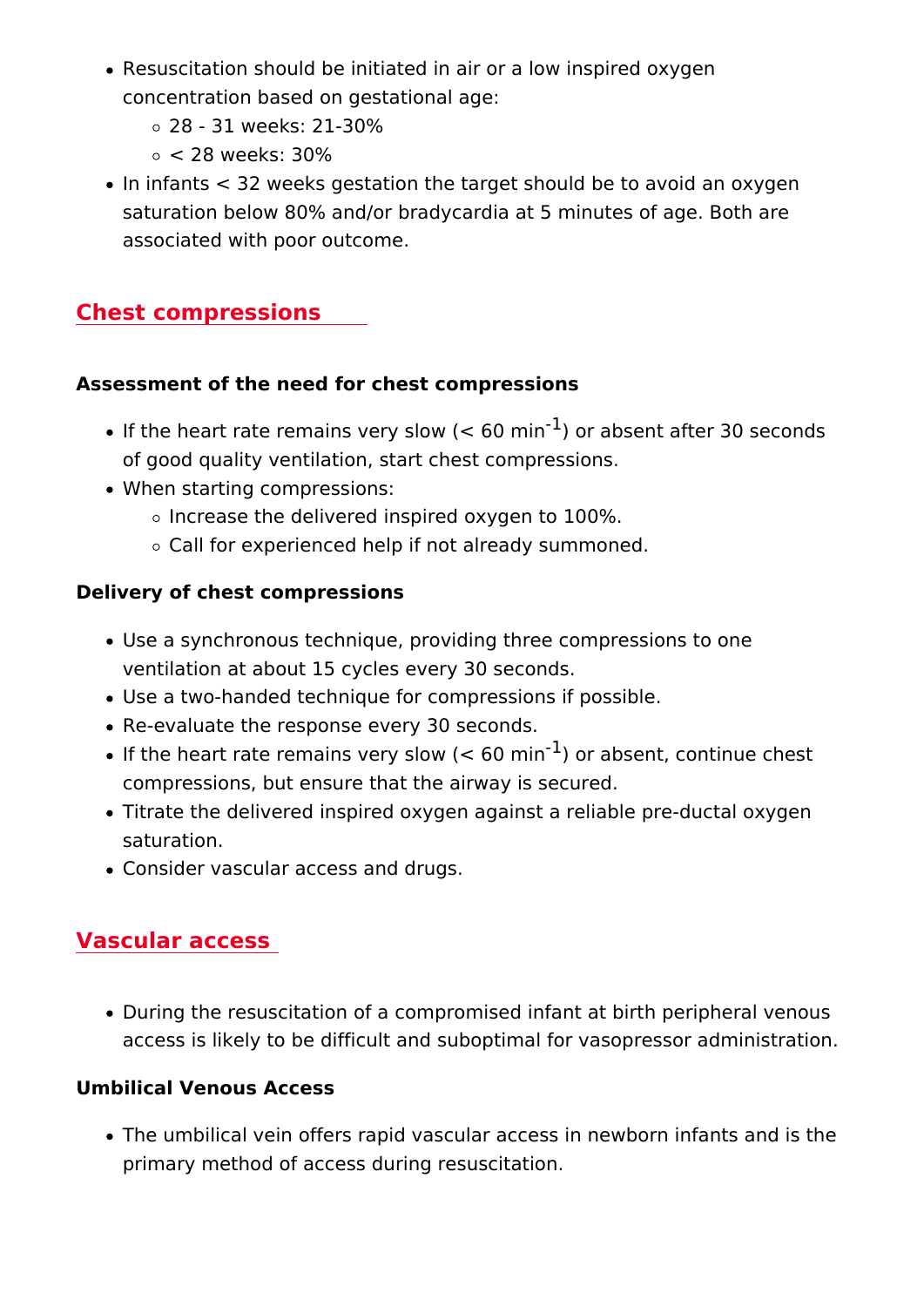- Ensure a closed system to prevent air embolism during inser infant gasp and generate sufficient negative pressure.
- Confirm position in a blood vessel through aspiration of blo administering drugs/fluids.
- Clean, rather than sterile, access technique is sufficient in
- The umbilical route may still be achievable some days after be considered in cases of postnatal collapse.

Intraosseous Access

• Intraosseous (IO) access can be an alternative method of er for drugs/fluids.

Support of transition / post-resuscitation care

- . If venous access is required following resuscitation, periphe be adequate, sometimes central access is needed.
- IO access may be sufficient in the short term if no other sit

# Drugs

During active resuscitation

If the HR remains below  $\cos$  point adequate control of the airway, effective ventilation and chest compressions for 30 seconds, th

- Adrenaline:
	- $\circ$  Intravenous is the preferred route, intra-osseus is an alternative:
		- $\bullet$  20 micrograms (kQg.2 mL kgf 1:10,000 adrenaline [1000 micrograms in 10 mL]).
	- $\circ$  intra-tracheal route if intubated and no other access available.
		- $\blacksquare$  100 microgram  $\frac{1}{3}$  (kg 0 m L<sup>-</sup> kg f 1:10,000 adrenaline [1000 micrograms in 10 mL])
	- o If tracheal adrenaline is given IV or IO access should st
	- Subsequent doses every 3-5 minutes if heart rate<sup>1</sup> remain
- Glucose:
	- o In a prolonged resuscitation to reduce likelihood of hypo Intravenous or intraosseous:
		- $\approx$  250 mg  $k^1$ gbolus (2.5 m $^1$  of g10% glucose solution).
- Volume replacement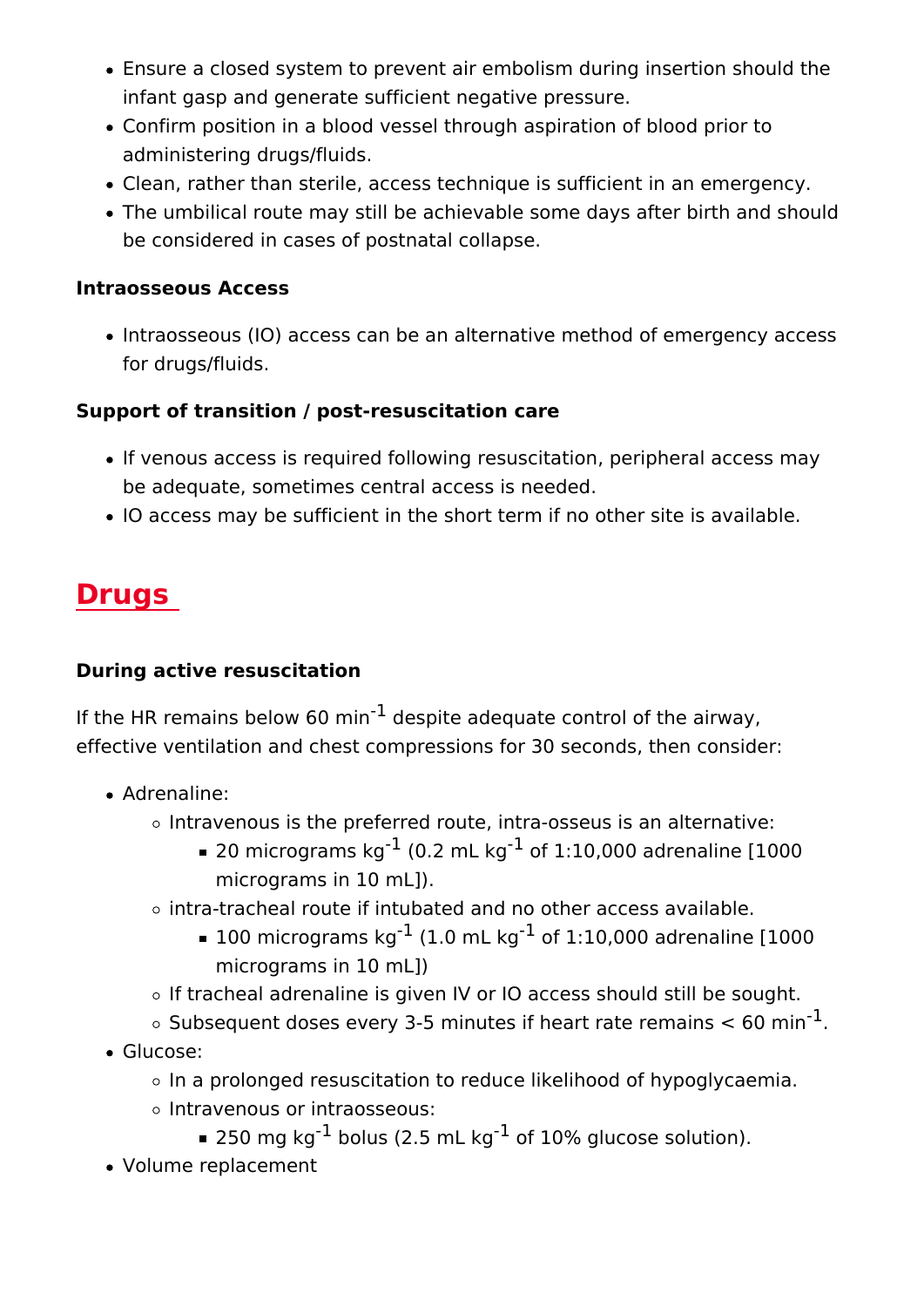- o With suspected blood loss or shock unresponsive to othe measures.
- Intravenous or intraosseous:
- $\blacksquare$  10 mL  $k^1$ gof group O Rh–negative blood or isotonic cry
- Sodium bicarbonate:
	- $\circ$  May be considered in a prolonged unresponsive resuscitation intracardiac acidosis.
	- o Intravenous or intraosseous:
		- $\blacksquare$  1 2 mmol  $\frac{1}{2}$  asodium bicarbonate (2<sup>-1</sup>4 of 14.12c% solution) by slow intravenous injection.

## In the absence of an adequate response

• Consider other reversible factors (e.g. tension pneumothora equipment failure) or congenital abnormalities.

## Post-resuscitation care

- . Infants who have required resuscitation may later deteriorat resuscitation care should be in an environment in which clos be provided.
- Care provided during the resuscitation should be accurately

Glucose

- Monitor glucose levels carefully after resuscitation.
- Have protocols/guidance on the management of unstable glu
- Avoid hyper- and hypoglycaemia.
- Avoid large swings in glucose concentration.
- Consider the use of a glucose infusion to avoid hypoglycaen

Thermal Care

- Aim to keep the temperature between 36.5 °C and 37.5 °C.
- Rewarm if the temperature falls below this level and there a to consider therapeutic hypothermia (see below).

Therapeutic Hypothermia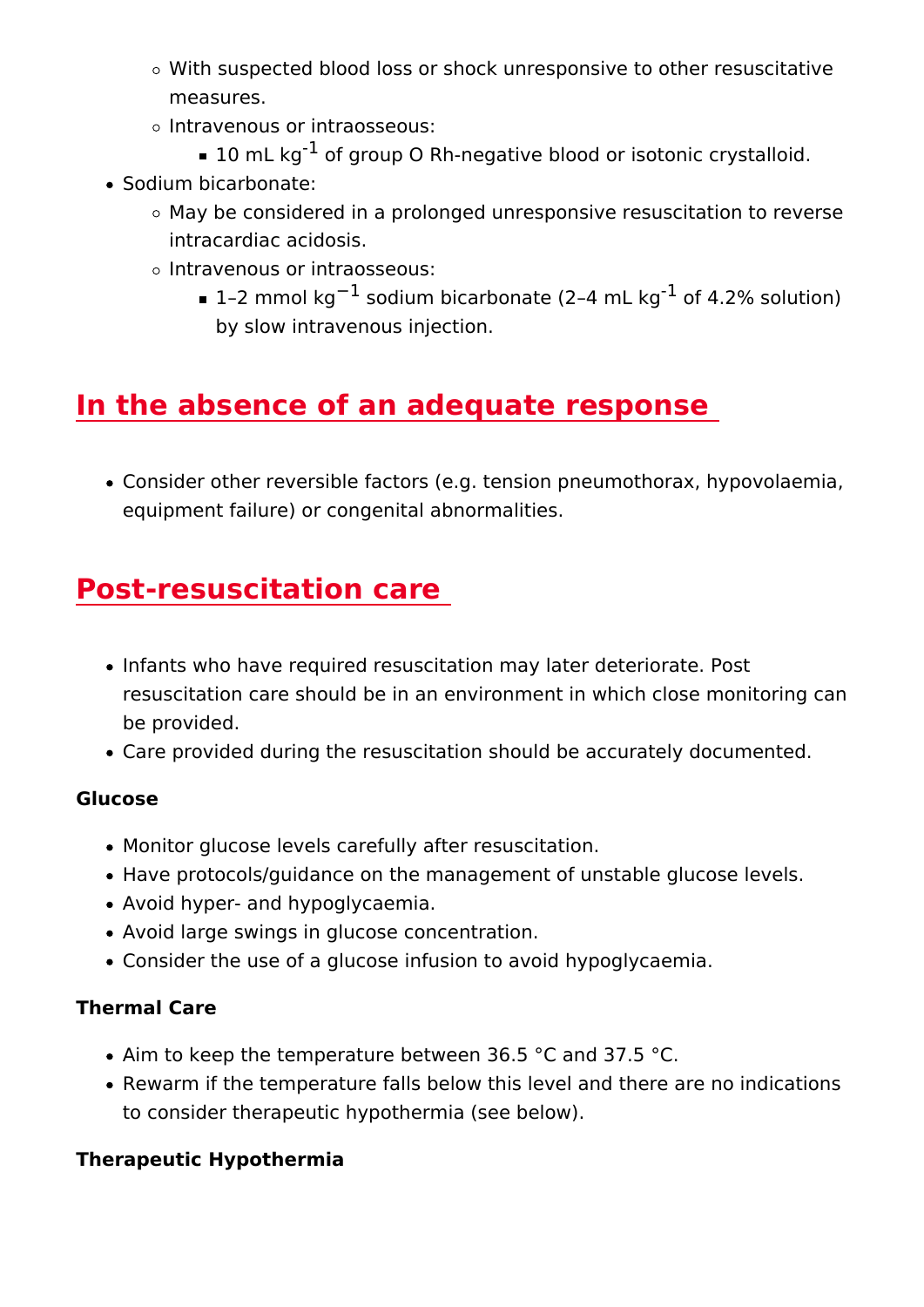- $\bullet$  Once resuscitated, consider inducing hypothermia to 33-34 ' where there is clinical and/or biochemical evidence of signimoderate or severe HIE (hypoxic-ischaemic encephalopathy).
- Clearly document the evidence to justify treatment including gases and neurological examination.
- Arrange safe transfer to a facility where monitoring and trea continued.
- . Therapeutic hypothermia, without HIE, is likely to be harmfu temperature maintenance).

Documentation and Prognosis

- Ensure clinical records allow:
	- $\circ$  accurate retrospective evaluation of the clinical state of birth
	- $\circ$  documentation of interventions and response during the

# Communication with the parents

Where intervention is anticipated

- . Whenever possible, decisions to resuscitate an extremely pr clinically complex infant should include close consultation v and senior clinicians.
- Discuss options, including the potential need and magnitude and the prognosis before delivery to develop an agreed plan.
- Carefully record all discussions and decisions in the mother delivery and in the infant s records after birth.

For every birth

- It is reasonable for mothers/fathers/partners to be present d resuscitation where circumstances, facilities and parental in
- $\bullet$  The views of both the team leading the resuscitation and the be taken into account in decisions on parental attendance.
- Parents should be kept informed of the resuscitation or stab provided to their infant.
- Witnessing the resuscitation of their infant may be distressi possible, identify a member of healthcare staff to support the them informed during resuscitation.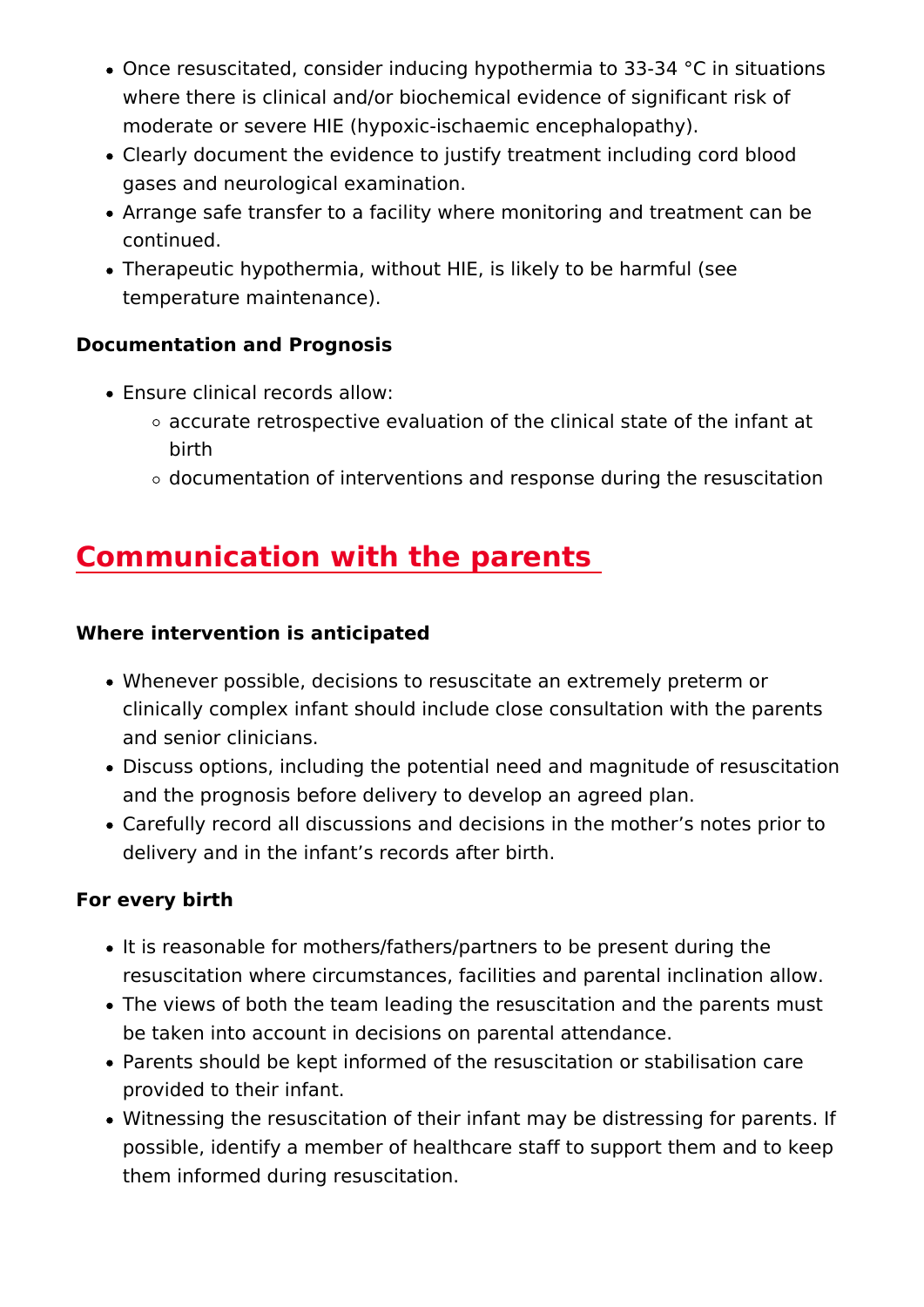- Allow parents to hold or even better to have skin-to-skin co infant as soon as possible after delivery or resuscitation, e unsuccessful.
- Provide an explanation of any procedures and why they were soon as possible after the delivery.
- Ensure a record is kept of events and any subsequent conve parents.
- Allow for further discussions at a later time to allow parents aid parental understanding of events.
- Consider what additional support is required for parents foll and any resuscitation.

# Withholding and discontinuing resuscitation

- Recommendations must be interpreted in the light of current national/regional outcomes.
- . When discontinuing, withdrawing or withholding resuscitation, be focused on the comfort and dignity of the infant and fami
- Such decisions should ideally involve senior paediatric/neor
- Where life-sustaining treatment is withheld or withdrawn, in provided with appropriate palliative (comfort-focused) care.

Discontinuing resuscitation

- $\bullet$  When the heart rate has been undetectable for >10 minutes review:
	- clinical factors (e.g. gestation, dysmorphic features)
	- effectiveness of resuscitation
	- clinical team views about continuing resuscitation.
- Stopping resuscitation should be discussed and occur/if the response/after/20 minutes and reversible/problems have bee
- Partial or incomplete heart rate improvement with resuscitat makes treatment decisions more complex. It may be appropr infant to the intensive care unit and consider withdrawing li treatment if they do not improve.

Withholding resuscitation

• Decisions about withholding life sustaining treatment should made after discussion with parents in the light of regional o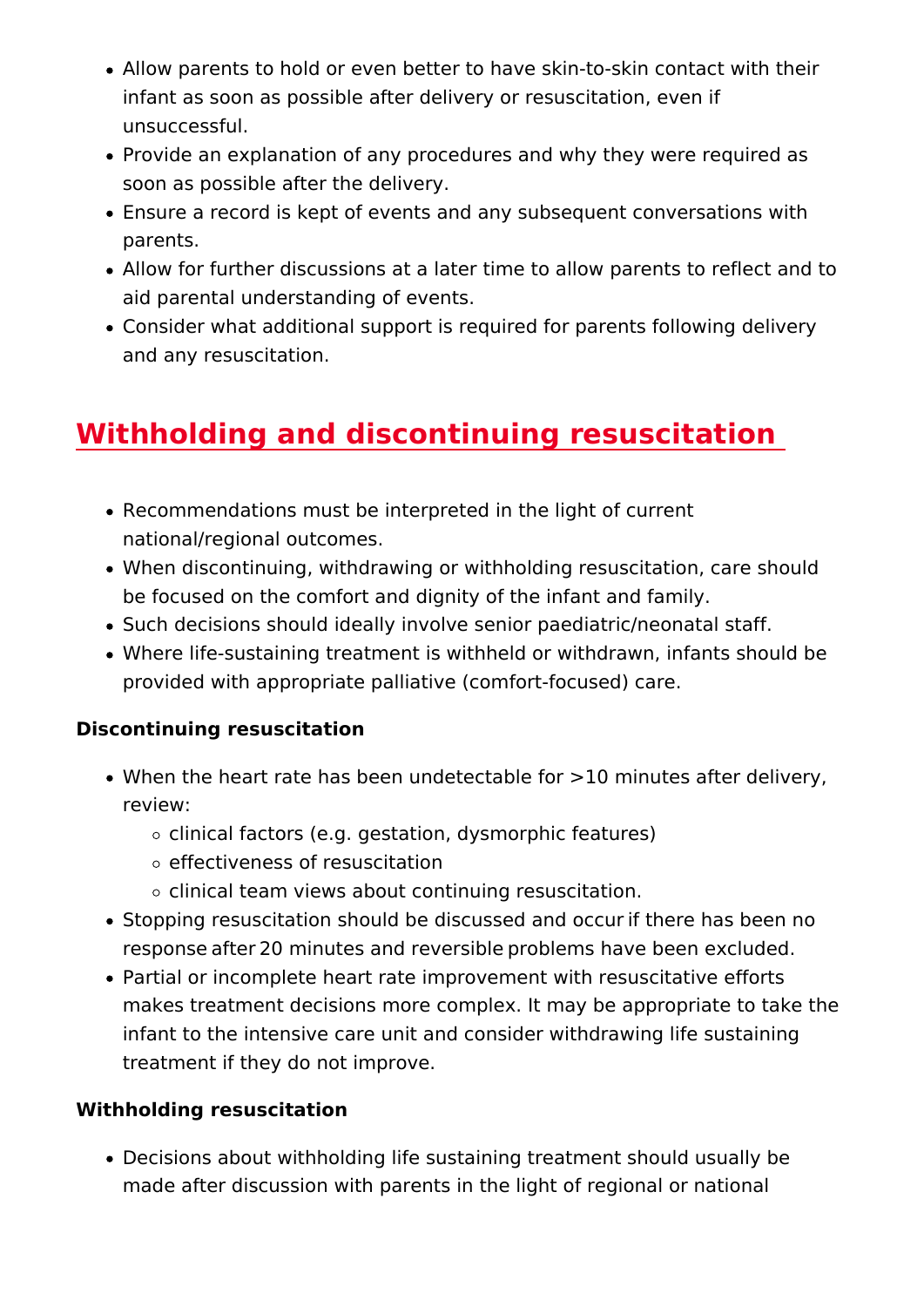evidence on outcomes.

- Attempted resuscitation is usually not appropriate where the high (> 90%) predicted neonatal mortality and unacceptably in surviving infants.
- Resuscitation is nearly always indicated if there is a high (: rate and what is deemed to be acceptable morbidity.
- Resuscitation should also usually be commenced in situation uncertainty about outcome and there has been no chance to discussions with parents.
- $\bullet$  In conditions where there is low survival (< 50%), high morb anticipated burden of medical treatment for the child is high regarding resuscitation should be sought and usually support

## References

Wyckoff MH, Wyllie J, Aziz K, de Almeida MF, Fabres JW, Fawke Hosono S, Isayama T, Kapadia VS, Kim HS, Liley HG, McKinlay Perlman JM, Rabi Y, Roehr CC, Schmölzer GM, Szyld E, Trevisa Weiner GM; Neonatal Life Support Collaborators. Neonatal Life International Consensus on Cardiopulmonary Resuscitation and Cardiovascular Care Science With Treatment Recommendations. 2020 Nov;156:A156-Attt&B://doi.org/10.1016/j.resuscitation.2020 Epub 2020 Oct 21. PMID: 33098917.

Madar J, Roehr CR, Ainsworth S, Ersdal H, Morley C, Rüdiger M A, Trevisanuto D, Urlesberger B, Wilkinson D, Wyllie JP. Europ Council Guidelines 2021: Newborn resuscitation and support of infants at birth  $(202*)$ //doi.org/10.1016/j.resuscitation.2021.02.

Couper K, Taylor-Phillips S, Grove A, Freeman K, Osokogu O, C A, Morley P, Nolan JP, Soar J, Berg K, Olasveengen T, Wychoff Singletary N, Castren M, de Caen A, Wang T, Escalante R, Mero Kloeck D, Heriot G, Neumar R, Perkins GD on behalf of the Inte Committee on Resuscitation. COVID-19 infection risk to rescue cardiac arrest. Consensus on Science with Treatment Recommen [Internet] Brussels, Belgium: International Liaison Committee o  $(ILCOR)$ , 2020 March 30. Avahita pik/ificom.org